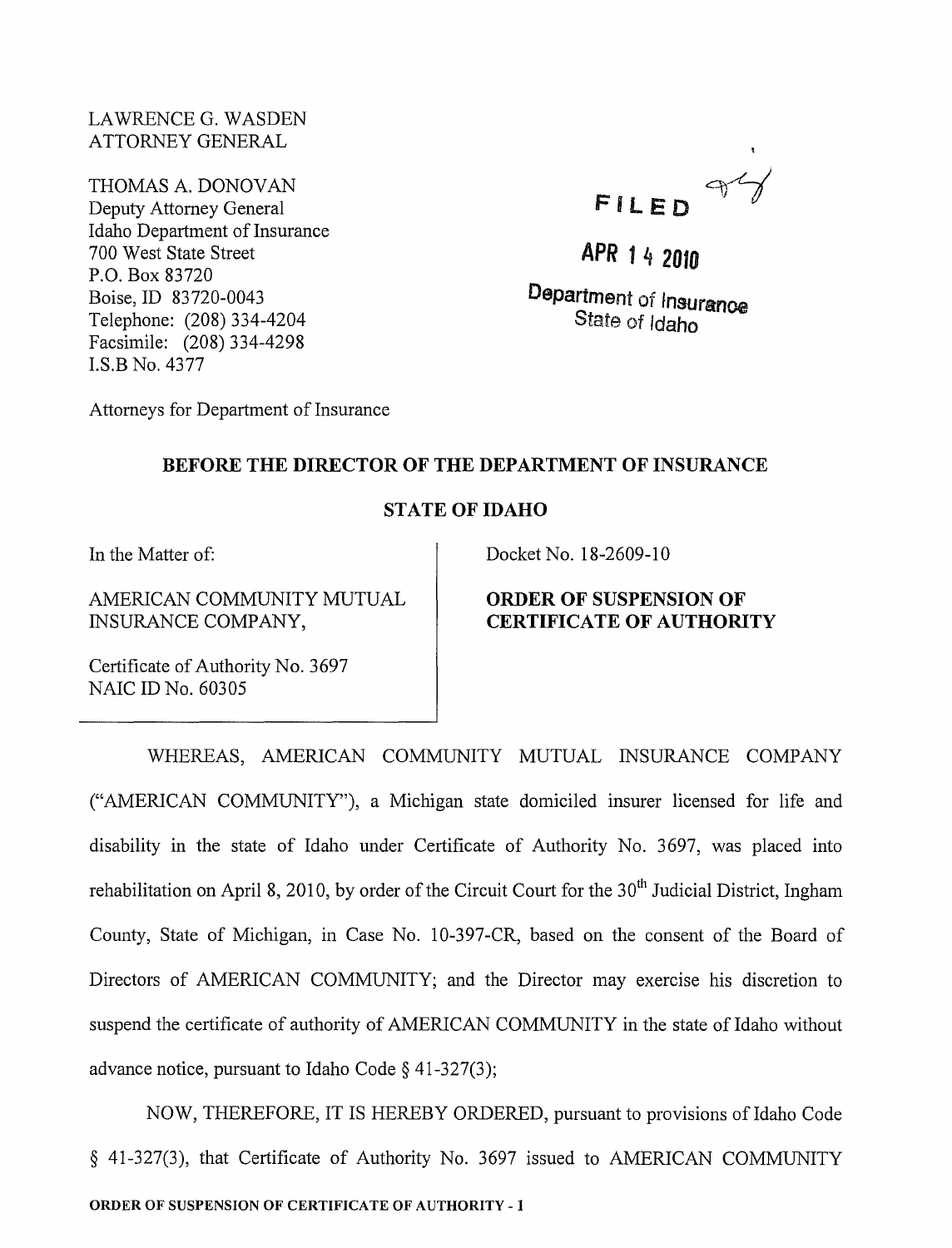MUTUAL INSURANCE COMPANY be SUSPENDED effective immediately; and said suspension be continued for a period of one (l) year from the date of this order. The Director may terminate the suspension sooner if the cause for said suspension is terminated and AMERICAN COMMUNITY is otherwise in compliance with the provisions of Title 41, Idaho Code.

IT IS FURTHER ORDERED that AMERICAN COMMUNITY comply with each of the requirements of Idaho Code  $\S$  41-329, including  $\S$  41-329(2), which states: "During the suspension period the insurer shall not solicit or write any new business in this state, but shall file its annual statement, pay fees, licenses, and taxes as required under this code, and may service its business already in force in this state, as if the certificate of authority had continued in force."

IT IS FURTHER ORDERED, pursuant to the provisions of Idaho Code § 41-330, that AMERICAN COMMUNITY, within four (4) days after notice of this suspension is received, notify, by any available means, every person authorized to write business by said insurance company in the state of Idaho, to immediately cease any further writing of such business.

IT IS FURTHER ORDERED, that AMERICAN COMMUNITY promptly retum Certificate of Authority No. 3697 to the Idaho Department of Insurance, as required by Idaho Code § 41-323(2).

IT IS FURTHER ORDERED that, within sixty (60) days of the date of this order, AMERICAN COMMUNITY file with the Director a complete listing of its policies owned by or issued to residents of the State of Idaho. Such list shall include the name and address of each policyholder and insured, policy type, face amount, and cash surrender value of the policy, as applicable.

 $\sqrt{ }$ 

 $\mathcal{N}$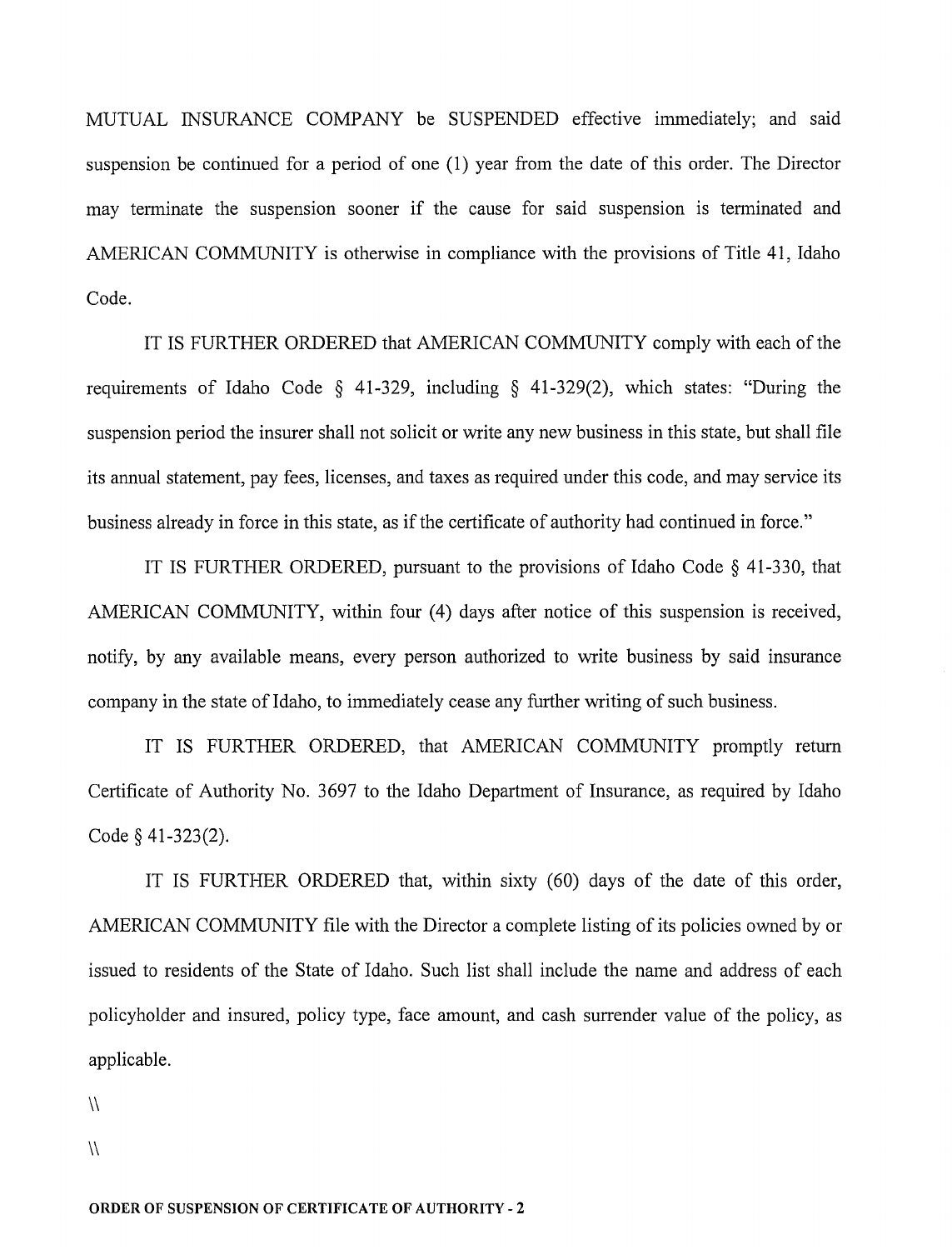#### **NOTIFICATION OF RIGHTS**

This is a final order of the agency. Any party may file a motion for reconsideration of this final order within fourteen (14) days of the service date of this order. The agency will dispose of the petition for reconsideration within twenty-one (21) days of its receipt, or the petition will be considered denied by operation of law. See Section 67-5246(4), Idaho Code.

Pursuant to Sections 67-5270 and 67-5272, Idaho Code, any party aggrieved by this final order or orders previously issued in this case may appeal this final order and all previously issued orders in this case to district court by filing a petition in the district court of the county in which:

- i. A hearing was held,
- ii. The final agency action was taken,
- iii. The party seeking review of the order resides, or operates its principal place of business in Idaho, or
- iv. The real property or personal property that was the subject of the agency action is located.

An appeal must be filed within twenty-eight (28) days (a) of this final order, (b) of an order denying any petition for reconsideration, or (c) the failure within twenty-one (21) days to grant or deny a petition for reconsideration, whichever is later. See Section 67-5273, Idaho Code. The filing of an appeal to district court does not itself stay the effectiveness or enforcement of the order under appeal.

DATED this  $\mu_{\text{day of April 2010}}$ .

WILLIAM W. DEAL